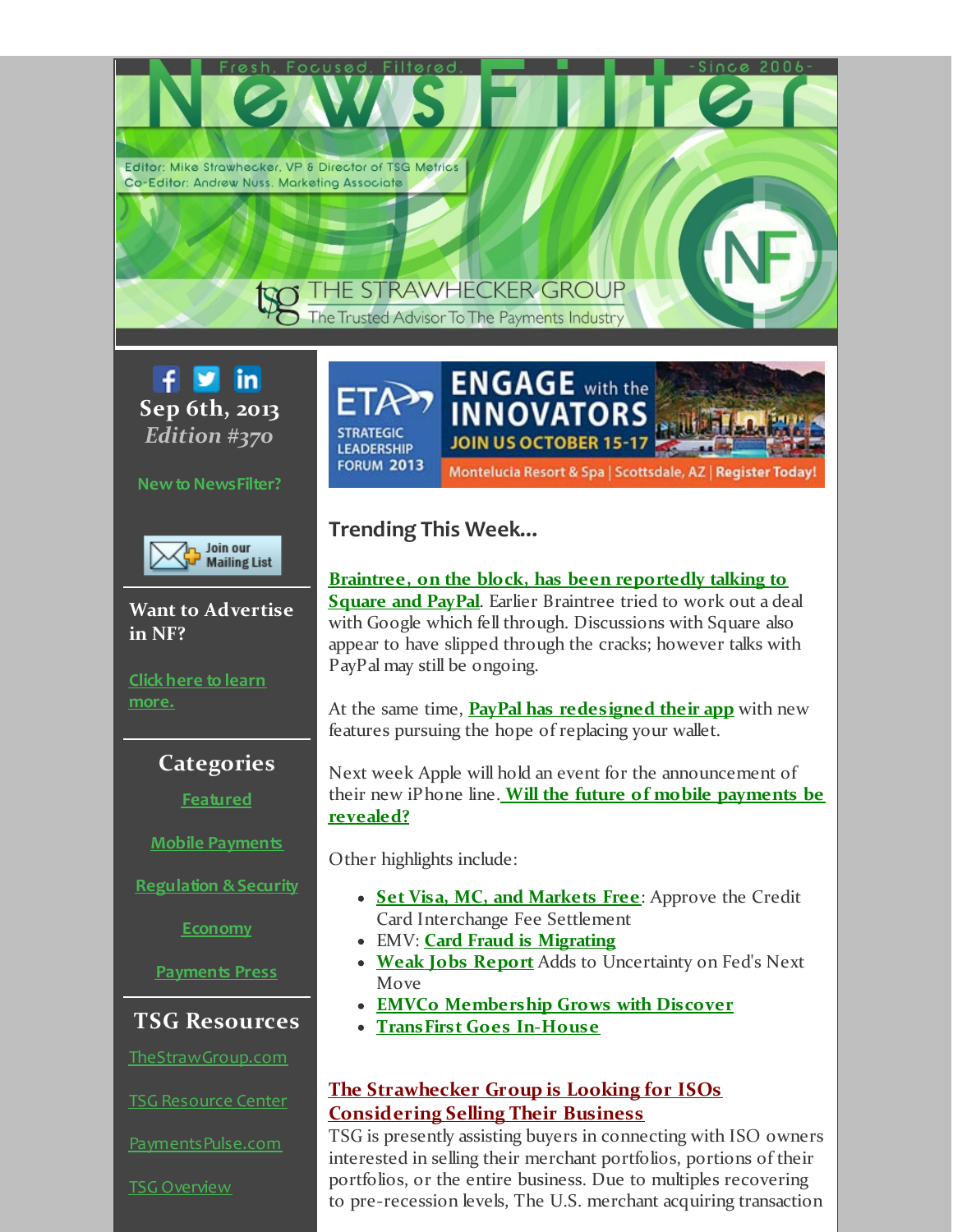[Transaction](http://r20.rs6.net/tn.jsp?f=001GZx2QHfqjtXARBNiX_VrA5V0g0bMPiCqDQteiX9oorduQaLBk8A8P-G5Ukdq9EmBEavMDIvAsLJlRKH05lx8TkdhttoC_lngjFdFyyx1I9MjSpGBbcml9ufod_9VbL0PU4uElHz4Y7_Z1IKLr4cfbS_af-1iD-d2Md4_xLo-HwcmVTFe3nNXMjB7comLREu6rnDH8eyyQ9EL2Xv-Rhjm1NIz2CjQh0WfZs6g5FC6rsgf1BL64vTZWzg5j8xvX2f5&c=&ch=) Advisory

[Acquisition](http://r20.rs6.net/tn.jsp?f=001GZx2QHfqjtXARBNiX_VrA5V0g0bMPiCqDQteiX9oorduQaLBk8A8P5UQypg78kfLUkVNBgQlIJr6IhnWcxwUS4-BDvK001c9_KpPNrtutDDUmBcR1Xqsen5v3E5X50p0dFs_OfeqZmzY2gCHe-RtVxjtr7ooH2Y-JpOoutvmgs5_jTQRpKcciwcNQZdY8G3UWA6VO4gbTSHBsYTvm7tzNkLR9RZce13XjiwNQVLEOWYTV0jMIwelpd2-lMwz_QNb&c=&ch=) Multiples & Attrition Summary

Merchant [Aggregation](http://r20.rs6.net/tn.jsp?f=001GZx2QHfqjtXARBNiX_VrA5V0g0bMPiCqDQteiX9oorduQaLBk8A8P0CR2M3SsDfTUGjAPMtLxoeLdrMm6favdHJ2i0dGJ_HRRsu7DJgY12a6tF2FiX4v9PGW_-M4eLng60bTZddDtvHKXW30nhJTcZieLGk-9u9Pi9L9j55Td2GsfHlWPEXZB2YGGzGEX0NCnuNPjZL71QnJkXsrRZq0TJCgJvFmN-8r4Nv7Tnv41HDeNNeV6CglUG0jlR5WfY6d&c=&ch=)

Acquirer Strategic **[Assessment](http://r20.rs6.net/tn.jsp?f=001GZx2QHfqjtXARBNiX_VrA5V0g0bMPiCqDQteiX9oorduQaLBk8A8P_2-FcWKbYjiaFR1-s5QHvPpZRu_CJDcXSR2jVKwlJQhXn4s_dYzOR2ikGkfJkvqrC_b5lR3iJgM0uNGDNDL6uDkXhLv2qtyLLUY2N5PWnQHg0EpVM_dwB6SsiVLahXOwludxH9GCwHFL_iokJwo8spM0UE2ubcaJNfv1KiAl8QBQhy1wAZZy1mXtGK43dAiGjFso59fRiDxpjMn7IvsfdP4nyu9HlnxfJAZ6XMGkrO5XCO9UR-u6UvmdiO6qOIdgQRSi7_X6Hm7sX4Qyv8nn2XvpF-JZSdy4uv6gul1yQl8GPEFgCEYcUhqQcFYWPZdXC9ttd0qd_HA1yDQL0dHZ14OFpePrDxqjUnjPCLHueoQmloHiqxDHQY=&c=&ch=)** 

TSG MPPS [Benefits](http://r20.rs6.net/tn.jsp?f=001GZx2QHfqjtXARBNiX_VrA5V0g0bMPiCqDQteiX9oorduQaLBk8A8P-G5Ukdq9EmBC0c_XoBRyYVftpSVpg-5n1IZ4bnnsziEvg9FGJx0jOdQXLB0xzk1CVoZw7MM7VSd8rAQOkCS-YhnoasLy5muXsDrDfPqAQKwDlzF92PyHaoOiaee_0MjFFcEX-8puSk0FWdtwM0I_fetqVlPZCTo54_mLnp84y57i0wNVdBiJ4tNHWjea0KdHGvp8Id5AU0S&c=&ch=)

MPPS [Example](http://r20.rs6.net/tn.jsp?f=001GZx2QHfqjtXARBNiX_VrA5V0g0bMPiCqDQteiX9oorduQaLBk8A8PzCwUejfKaXmgJVvoGdingzvoyJJyqH1Y74_Zf8FADDGMbCCTMufo2KIl3B3tqXelTeDyC-cSNPlvjhynqXG6C1py5ghtPnv65bUdzG12FoLn9poOOPwGqSfzdPLjXqyP0VJKgxNpomChuITqAOcXcUsSTYKjcqmR6sDex2weBipWD0v47D7lBgrqbabekKehNa04KA6DV_cmyY38PdloR55yBUhIt5C_nJgDifHJu2cztglwiFNfNtVW8NJ9xlHkTC_KhRnL95IxEgClZyv4MDyRob5uwYhp_DXvlgZMehozkRCXo11rxOU3MGMNiySW5uIViC8NWlk4Dd0gjS_mKo0p0v7kjhH2hCIKj-HM5pOc6XI8VWW3_e_bsM8GesrhA==&c=&ch=) Report

ETA/TSG Economic [Indicators](http://r20.rs6.net/tn.jsp?f=001GZx2QHfqjtXARBNiX_VrA5V0g0bMPiCqDQteiX9oorduQaLBk8A8P1bKfWZI3gj8kcWPfdSC6GMN96XYL-ve0c31nbFi_CSfmJfXi3T22y_ol0Jsf_gsvWI-nhcNBKX3M1wgWSo8JPFWdWC_zaiHUBQCtBhFkIaSIzx0tmn7OTH_2SPBQQ2Qxi28xAqkRyzcMYO8lUptJCOIKBpi7cg91DphEeFjEh2ouRH8JteugvezLckQlxWACzRdTXtV4U_h&c=&ch=) Report

Case Study: Driving Value Through [Competitive](http://r20.rs6.net/tn.jsp?f=001GZx2QHfqjtXARBNiX_VrA5V0g0bMPiCqDQteiX9oorduQaLBk8A8P_2-FcWKbYji9yfXXXGmpSuzMFPsamN2RpIs4l29KpF7zdNFrRAGZWRqgwF4flpA_6uLtBVjH9Lp-peRISB9DIlzrgfduDDqntRe6MyCCE5oX0qSaIclDdxvvSbGuXTpu7mltlEV7R65SQMqRvnXK15CYJJ5JF8EC82ZVQ5Hm5eQCipbXAhd38cH03RdCrT70rQwsINAGKdTho6YVjjD6XocpAcnRhqHRUTNOYIm-VG60-IMpdf8gxV8cufgKKfKxYFy57zSVSTk-YLj6JMX73HuA7Lnc8d-DHNEhQjLVZOTrAWr9LMMMGQgQGqKzl3zyLLaQO8_h5rDims_I1zMFJXsA0LAbkppMiiHSJ7T3rG9Uurw_tlgdReVllqyVJDyYwHwwOurThbGm2Qah2S5tnM=&c=&ch=) Bidding

Should [Traditional](http://r20.rs6.net/tn.jsp?f=001GZx2QHfqjtXARBNiX_VrA5V0g0bMPiCqDQteiX9oorduQaLBk8A8P_2-FcWKbYjiPwTljqab6m8tEQWqQq31tNAtV6th34_gnMaLjrR9qMV3umdUVbTVpIdASmQmo7OhOJ4H85TPkMuTz6jgCeLxZhOfXnIh5HSXcoA837uufoykf2HvdnDSYn8bSiE-sWq1YOacmkILrdae1en5mtNNjBOdhZ7ZBAol44tmfzF9CQUfhvGsM5Ube71fhogxWUG5Nj6qOhIdZ8bxA9gOZsiceK9W-8YWGD1fLX_pLWHsuwuZdQKw_KH-pN9NKoZJZaa_eLPRH2Gm4SvdGE7RugcXNtTQP4dOP1D9EWsC7afrDvqD_uP394sxOfioZFUoc45k2q1rqE5C-z_ijB8qwpAh9OH1WFIOEDpI&c=&ch=) Merchant Acquirers "Beware of Square"

What [Benefits](http://r20.rs6.net/tn.jsp?f=001GZx2QHfqjtXARBNiX_VrA5V0g0bMPiCqDQteiX9oorduQaLBk8A8P9rxqhjO2moe7P3ruO58o9cvYkR5NsMbIyqEOQ0MnoQNu-4g0fA9WdlCzFPKB6nYGa07XQG8EuhFfN5wlF5TN7_cdpLcE40kZjWe4fLjFrrpY77AzxagMT-n3puYPgwq79yHdyf2T--OUdhoB-BbdECWV7ZJqwLjLLkNYt6awAYGv7OPdMyNJai-Sj4wUUbvIIgMd9bzptd4&c=&ch=) Me By Payinga Credit Card Swipe Fee?

Use a Smart Phone to Buy [Things!](http://r20.rs6.net/tn.jsp?f=001GZx2QHfqjtXARBNiX_VrA5V0g0bMPiCqDQteiX9oorduQaLBk8A8PzmQcPNmIAEfXnZhOkapb88wQBwwmFWoAnL3fq-7-dfeXQ4jMk3mVp8rtV96ROe0pTslRPgalcQO1Jn61EqlRUG4nTgKyjCR2CJsx82M4qokwm7wCQvAQHSJU4RbO1Z3Fky3Kky9YjU74BToHe7rdf8JUYPo3EabuIweYPvCSAqd9eY9WqX7RKYv0UaFmkJw5a8yEhKNk2-Z&c=&ch=)

**This Day in History: 1915**

# **First Tank Produced**

On this day in 1915, a prototype tank nicknamed Little Willie rolls off the assembly line in England. Little Willie was far from an overnight success. It weighed 14 tons, got stuck in trenches and crawled over rough terrain at only two miles per hour. However, improvements were made to the original prototype and tanks eventually transformed military battlefields.

The British developed the tank in response to the trench warfare of World War I. In 1914, a British army colonel named Ernest

market has been extremely active.

TSG has been engaged by several firms to identify ISO and merchant acquiring business acquisitions and capital partnerships. If you are interested in selling your portfolio (or a portion of your portfolio), or enterprise, please email TSG at **[Acquisitions@TheStrawGroup.com](mailto:Acquisitions@TheStrawGroup.com?subject=Transaction Opportunities&body=I am interested in selling%2C please contact me to discuss further.%0A%0ANumber of merchants%3A %0AFront-end Processor(s)%3A %0ABack-end Processor(s)%3A )** or call 402-964- 2617 with high levels details of your business.

# <span id="page-1-1"></span><span id="page-1-0"></span>**Featured**

**Braintree Is On The Block, Had [Acquisition](http://r20.rs6.net/tn.jsp?f=001GZx2QHfqjtXARBNiX_VrA5V0g0bMPiCqDQteiX9oorduQaLBk8A8P1eBpoqfS3LtmpdT4RVBaQDoE25iJFmLFVHtQT3xaHG-p9yboe0gi8QLtcRC0j9vMq0-_3ukXT7GXsBDAQkZM4Guzbs6sOttvj4eXVFNpKFQO40KbyRVtLU0e10-V4_5V1Ew8xtCcEAbsncNXeFEr4ZyhXSxre-KT2mbg_6lBfFfSwKdEfQNdXLXjMQma9YWss0X-MCGEISD0Ci9q525T8Nul6c_-QtMaz4KmaEPNCVQ_d65VlpRYYYKWTtImTZE3PcMSLNnNE65EodgDgK76Nu7O8fTlRaR2AXjnXwgSsVSbsLcuPfq5_NVqTpxCXo2azsnOPHhaQvXQsTrkIFRnaGPCmqCt7T6wu3FU09VSTgPjtuh5SZjSc9GFuO9dXYo1R2uXEZEwnzi&c=&ch=) Talks With Square And PayPal**

### *9/05/13 TechCrunch*

Chicago-based payments gateway Braintree is currently shopping itself around to potential acquirers, TechCrunch has learned. The company has been on the block for some time, having previously tried to work out a deal with Google which fell through. More recently, it had been in acquisition talks with Square, which also fell through, possibly because Braintree is asking for too high a valuation. Talks with PayPal, however, may still be ongoing, we've heard.

# <span id="page-1-2"></span>**[Redesigned](http://r20.rs6.net/tn.jsp?f=001GZx2QHfqjtXARBNiX_VrA5V0g0bMPiCqDQteiX9oorduQaLBk8A8P1eBpoqfS3LtEVqz8ivohBPj6CcmQc-ZoYyTyeIu-t5uc_S3bfrR0Iwkd5MzXzsWEc7y5lppNJBnGRJYVnOZXXCPFQjIvjzdpoVkTjknLQdEXILcYCxT8GX_Uy_Gb6LcLrdWCmYFu7RM8SGHq__SNXJO9WlvW28T7IXE1sz_Y-Iw1PNRyYmYPEujCv33HmKn8yG2ASMgIWLlQr5ul8vIXkWMI9Ecf3gs0rX-m6DU1mk0PpdBDzMJr0uZ5LFI-XOivSw1NZqblzatCs-DerMhudDboAzQTkdyw9tvBPbhu_tFpLuFJ8rTQ-PIqCzlhFC-nVL8zbeZMRB8T5QDNSe5lC2M2AVhotP1nUt9fqer8XZHQLEVRVLs0MxCsgbEg_Q01g==&c=&ch=) PayPal App Wants You to Order Ahead, Skip Lines**

#### *9/05/13 CNET*

PayPal wants you to ditch your wallet in favor of its mobile payments app, but it knows it can't compete with your credit cards unless it's got something extra -- like promises of discounts and food. The company released its redesigned mobile payments app on Thursday, boasting \$100 worth of in-store deals, more food spots offering the "order ahead and skip the line" feature, and an experimental function that lets you pay for a restaurant bill without flagging down your server.

# <span id="page-1-3"></span>**Set Visa, [MasterCard](http://r20.rs6.net/tn.jsp?f=001GZx2QHfqjtXARBNiX_VrA5V0g0bMPiCqDQteiX9oorduQaLBk8A8P1eBpoqfS3Lt8zghDrx3nO55IkPCUtiFTAhSHJWWVPInOu18Ye634jHLsCveSm0a1roHzfdt3sYUqQebn56LzeLN-tSvMD40pR88L0wTRtSfWTeJmAmCU3-tDyrhCG1lIKZNiARpHFLlho7knE7GHOxCAQ3T1bzpmrNSMmQc-KhC1WS7795gdDwH7qyuntHizTbwjedt4KG8hReFbG43su0xK6loTYLKKyL8HWSFoFmp0QA4t2z2iI43roAfe-V0iSiBl2q8DPUQgCbkHuxBGI-b75kVLORiJvxtN15DIahEDwT7LGZA3o_ljMGXR18ft22mtwkYw2AHZd4KJLRwAiYw_MdJ6nZMSg9FYP-XwC_IsPJNyiEgRy0ki2zmxAAwnztC6CqS_O_tj4RIsfvYcCNnlhR6ApsM5mux23vDdLjAzBLgn0XWfNjdnmiwz86_uu2jTsZa6OXCtD-SsQWBl0s=&c=&ch=) And Markets Free: Approve The Credit Card Interchange Fee Settlement**

# *9/03/13 Forbes*

Last August, years of expensive litigation and a comprehensive evidentiary process culminated in a meeting of the minds among warring litigants to antitrust litigation that challenged the practice by which credit card networks set "interchange" fees (the fee paid by merchants to card issuers when consumers pay by credit card). On September 12 of this year, the settlement goes before the judge for a final approvalapproval that is highly appropriate despite the high-profile efforts of some disenchanted retailers to orchestrate opposition to the settlement.

# **EMV Is Coming to the United [States--Right?](http://r20.rs6.net/tn.jsp?f=001GZx2QHfqjtXARBNiX_VrA5V0g0bMPiCqDQteiX9oorduQaLBk8A8P1eBpoqfS3LtSSnWvlUBsZAxxtwWt_oXe7Ch6-rwj5N7o3ojhriv3MMhTthxYTG4qBLH53u0a3OrPttd4jV5FZ3YTQzi7OsOws97IccRVauVXjt2g96JYGlvr5KZdEZlfIdkPviqP4fkt3uqJ7MXHfkn8AWgcydVmYNBe3kb1jCkveBqMIgO6UUCFGh_7iISBbc9wYGtjcSS6huH2DYC4Z_TGHLv2SjkBmtowxGTQBH4mA88cHIOZJmvjol3Wc5C__7zrdJK4lS83YK-1LpIqix8MxRGB0WGWROi1QtIrojyZJatXPnLG4FJBY3XnMkU9MYjdmKGg6Gz3MsbJsXaAR77IfrY8lcDY3uY6Mo9ENC6Whap3YdIh6G3j5Lnco83Dr4sOKypMcgKHsT22n3w7ZnI3JQvpdbbZitCWgHFzt4G4LMiPoUKSnJOKgLQCWIpPZhB7NnXW_05yo6UT5gH8xopqSpmBFsvmtHL74-w3i4REh0RI02ljdnxvv1nDQHhKuB6YuT6lu4-0mL0vHn87gs=&c=&ch=)**

# *9/03/13 Portals and Rails*

The conferences I have attended recently have all had a session where speakers or panelists opined on the state of EMV migration and its future here in the United States. Some of the panelists have been highly optimistic, admitting to the challenges the industry currently faces but confident the issues will be successfully resolved. Those on the other end of the spectrum have been downright dismissive of the effort and sometimes even the standard itself.

**Mapping the Bitcoin Economy Could Reveal Users' [Identities](http://r20.rs6.net/tn.jsp?f=001GZx2QHfqjtXARBNiX_VrA5V0g0bMPiCqDQteiX9oorduQaLBk8A8P1eBpoqfS3LtV3MJ1ZREGXTl8lxXvoaJ8sUsj55Ye2RKav5ObFbvqx4asRsaTGwTT8XkY_lFknC_WJVyqG3NyEBJmmzJG94F4gJe_YXC3CNABNcNQp2-mKLMFAgCFCAXI8ETpvGo7botf4F8cQVVQYPeXxLVQmMN_Jx6o8pve8AX9MLYwtQ5Ga-IefetwD3_qyJWxzIJqNoGR6QkbpWjVud_IJfRJPUeQISv87366j6_abN6SRJQF9Hvzh0dXaqqHdL10vamuWqK0mBMhrJcxTcjC3EJSQnG0ZOfVNiq3Aj8hqgjc4XB7yuab0nrWcG-xIBQvJpoydfzJOUho3njjwp-Nlnk-RDjojeu43PIj6iF9hYj10c1hmCrigDj6ucbUZ1STlg3iAk_&c=&ch=)**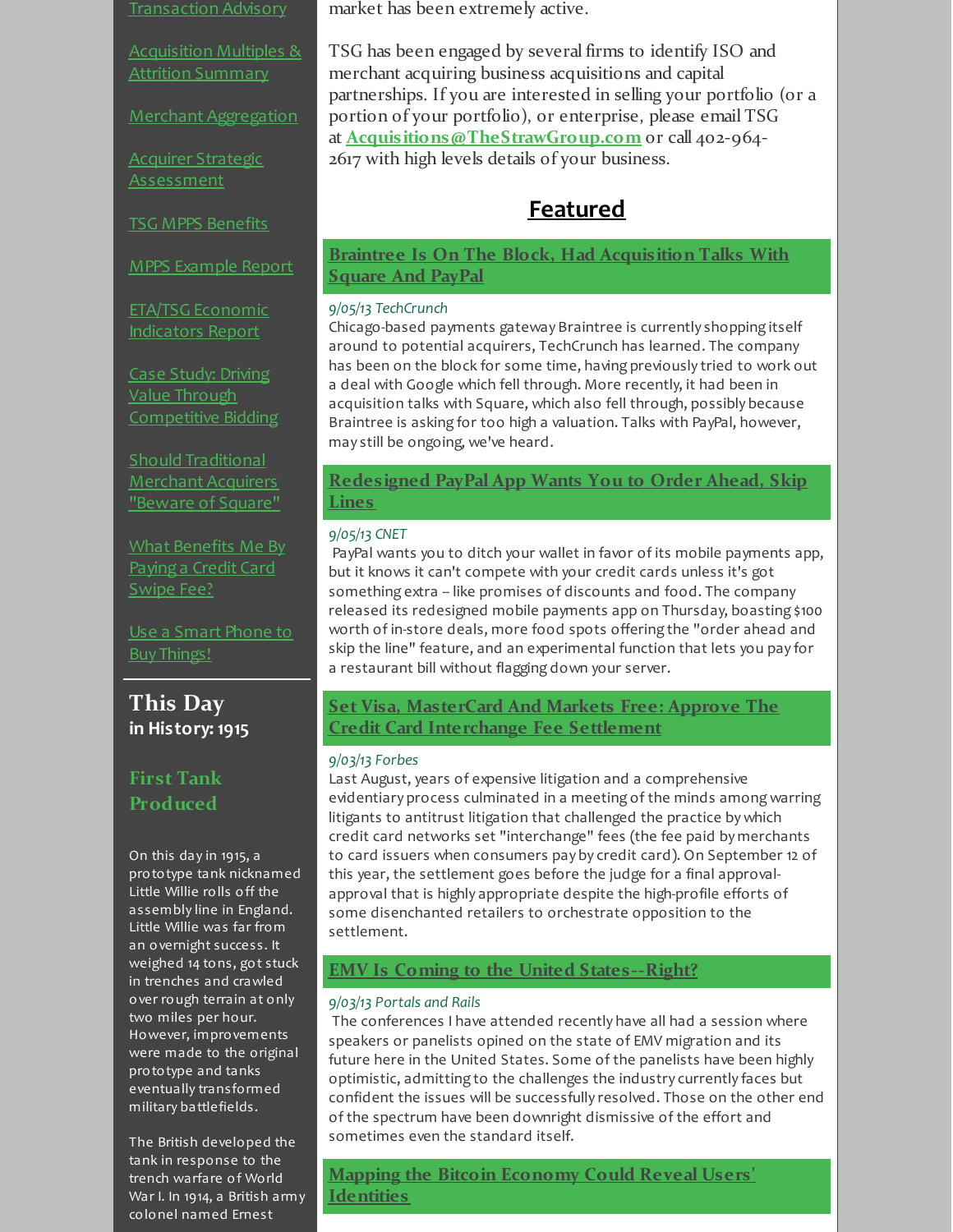Swinton and William Hankey, secretary of the Committee for Imperial Defence, championed the idea of an armored vehicle with conveyor-belt-like tracks over its wheels that could break through enemy lines and traverse difficult territory. The men appealed to British navy minister Winston Churchill, who believed in the concept of a "land boat" and organized a Landships Committee to begin developing a prototype. To keep the project secret from enemies, production workers were reportedly told the vehicles they were building would be used to carry water on the battlefield (alternate theories suggest the shells of the new vehicles resembled water tanks). Either way, the new vehicles were shipped in crates labeled "tank" and the name stuck. **Click here to read [more.](http://r20.rs6.net/tn.jsp?f=001GZx2QHfqjtXARBNiX_VrA5V0g0bMPiCqDQteiX9oorduQaLBk8A8P8O_lVkcSDVRCOgWK2HyEh1J1zQPGkmbjgITvBUqwfg_wk2xP05Ju1rZvd2D20qpUji8f7VEeor_096zq-RpRKA3ZtaQ4Ybi_GrcoiUXkGsvLoP6mYPBXwzMh-13YLcPeM_DEugnJZLixPwCE168NaeqMvEp3cP9Oe-T7iTPIDeU_VB0GCOz9IAtj1WNaXrv9VkfxZhA6wYqEKRCs-UaIjfUKyr2DG9FfKZlCy_1lcj0U3Gwm_Q3a1bzhxqP6M934VXxEfkdbY7TzYteRZtWAspxyzQQhLZKPFJN2CsIT123&c=&ch=)**

#### *9/05/13 MIT Technology Review*

The digital currency Bitcoin has a reputation for providing privacy. But a new analysis of the public log of all bitcoin transactions suggests it could be surprisingly easy for a law enforcement agency to identify many users of the currency. Popular uses for bitcoins include illicit gambling and making purchases at an online marketplace called Silk Road, where illegal drugs are traded openly.

# **The [Money2020](http://r20.rs6.net/tn.jsp?f=001GZx2QHfqjtXARBNiX_VrA5V0g0bMPiCqDQteiX9oorduQaLBk8A8P1eBpoqfS3LtMU96ZLUfZj41a-ZGNM82ZzZOozjCBEOeaX_NCuSCksS--gyfjkzHJPYNKoRyY4TZZLxymO7PuMvR5hKLWJf0A75-DqKuu8zR2siceuv05ZxadZX82PQvVpVFe9IhYVotFlfoRln1NFpgTcaJIXvtrysGPASiqjoH4JqvL1B5IDrsiygsO3DR8ZuBsPh08bGEItarLgYdFgsSJXe8NrE6yrT4qccgvw6RD79wlDhjwh9hL1PK5wLJdhQEIrD9BQt-4IaoS3jQIoihzxs1quRDet1jSWU4Y2PDrl133dHEaqU=&c=&ch=) Story**

### *9/02/13 Money2020*

In this blog, I wanted to share why Jonathan Weiner and I created Money2020 and why we believe it's become an important part of the fabric of our industry. Jon and I have been in the emerging payments and financial services industry for almost 15 years. We grew up in the open loop, or network branded, prepaid card industry-which we think of broadly as the use of established payment networks, primarily by nonbanks, to automate a variety of historically paper-based payment systems.

**ACH** Remote Deposit Capture Virtual Terminals **Gift & Loyalty Fraud Reduction Check Guarantee Integrated Software Solutions Backend Processing Increase Revenue. No Excuses.** 



# <span id="page-2-0"></span>**Mobile Payments**

# <span id="page-2-1"></span>**Will Apple's New iPhone Mean Last Rites for Mobile [Payments?](http://r20.rs6.net/tn.jsp?f=001GZx2QHfqjtXARBNiX_VrA5V0g0bMPiCqDQteiX9oorduQaLBk8A8P1eBpoqfS3LtdeiQi_AsTUaPISJQdO9pynJBW1na0WEXdnd6ViBEB22MIMajfcAoDD18KurHftzLLOrsq6RwVgfSxQItvovHfoqkpM2ydjCIRlgJtk3_BRRvISFQ1PV-RuR_Su5ePejhXRjEiuistg6xPbOfjh84Oa1Ex-Oe8dei16o9EO1yqpKNVYhjdW_8U6ab8864YgYFAiBL73GMza-CVC95p9z1blj0ND7KMFF6S3_jqDe4Ne1jBT5KZZ2FY1pjXpLWYiLnULTcx7YCFuUfJSbsRXsjohpbFT_gyHHrgiLyFLmtX2p5CGA8lzbb5aB8UMTrIfNFnGfI9Z2jGgagBiBANiO6bB35YJ8u61Hp&c=&ch=)**

# *9/06/13 Ad Age*

The excitement is building, as it always does, for Apple's annual iPhone announcement. Rumors abound about the iPhone 5S and 5C. But beyond the usual hardware upgrades, OS details and new firmware apps, 2013's announcement has a lot more at stake -- the future of mobile payments. The dream of mobile payments - walking into any store and paying for your purchases by swiping your phone at the checkout - is in danger of evaporating, and it's Apple that is about to flick the switch.

# **Visa Responds to ["Erroneous"](http://r20.rs6.net/tn.jsp?f=001GZx2QHfqjtXARBNiX_VrA5V0g0bMPiCqDQteiX9oorduQaLBk8A8P1eBpoqfS3LtECUgFcbXkY1cUKwKq7UHHhNfq9NOKyeO_f_5qcJ1cgDjVUehIly-qeCD9-XMVw012pXwByTmP2VGpb5kuBP0ub_iObvSdmo7a5hlU8LOE63GzPLyWyp6PwvonMm-llXhWYOpNSBCgaGIvfuybYjrzYuf0EITdiZ_eYghVCmyvzk40pm5T347XPdmwRGKFSPmuVHdMZe26JEIVr0EPavpLiDMqBit64HgoWJ4_auMq-5_YWLo4td9syZ1OPS-ocNRsqxjOG8_G6KDDzjYurcTNFXKqyRMy9h55NPjpF_Ax9r_GY_HgPCvJ0FULTX2xi7rJ5MCzFMuSZAeVIOr00_1gA==&c=&ch=) Report of Exec Departure**

# *9/02/13 Mobile World Live*

Visa has hit back at a report that Bill Gajda (pictured), its global head of mobile product, has left the company, as part of management changes in its mobile payments business. "Today [Friday 30 August], a mobile trade publication erroneously reported innovation team changes at Visa. Notably, the publication claimed that Bill Gajda has left Visa. This is not true," said a company blog.

# **VeriFone Launches a Tablet POS Platform for ISOs It Sees Getting [Squeezed](http://r20.rs6.net/tn.jsp?f=001GZx2QHfqjtXARBNiX_VrA5V0g0bMPiCqDQteiX9oorduQaLBk8A8P1eBpoqfS3LtlWIiUAc_-I8S6iW5dMkokN-pfy421L1rsZbkGzU9HYe8kMgjh3x7rs5KIcWq3nowOo4PAGCxVf8IIK5jxWeWi_HH-aorjouNvbaW9QtFtRU2Im2xPOsokbceMHpnlR3qGBxHwwQ_Hkv3K_assaBwTJOQmSEbqkgzG-NMN-ziEC2IqN9TmISGTRQaLjCPGKvDhrQYNiXFQLYduy5Rczb3BAqhiAiBc2Z-Z3q7gndNCTkcc3BitMB8lGlfuXx40-Vz_aIhe_wNbLKF0STb53NwQu7jnbjmsMq2H302R5yopy4=&c=&ch=) by Tech Vendors**

# *9/05/13 Digital Transactions*

Independent sales organizations are starting to feel squeezed by technology companies selling tablet-based point-of-sale solutions to merchants, according to terminal kingpin VeriFone Systems Inc. So VeriFone on Wednesday rolled out a tablet-based platform for its resellers that they can price and market to their merchants. The product, called GlobalBay Merchant, is based on mobile in-store technology VeriFone acquired late in 2011 when it bought Global Bay Media Technologies. So far, more than a dozen VeriFone ISOs representing about 500,000 merchants have signed on to sell the platform, VeriFone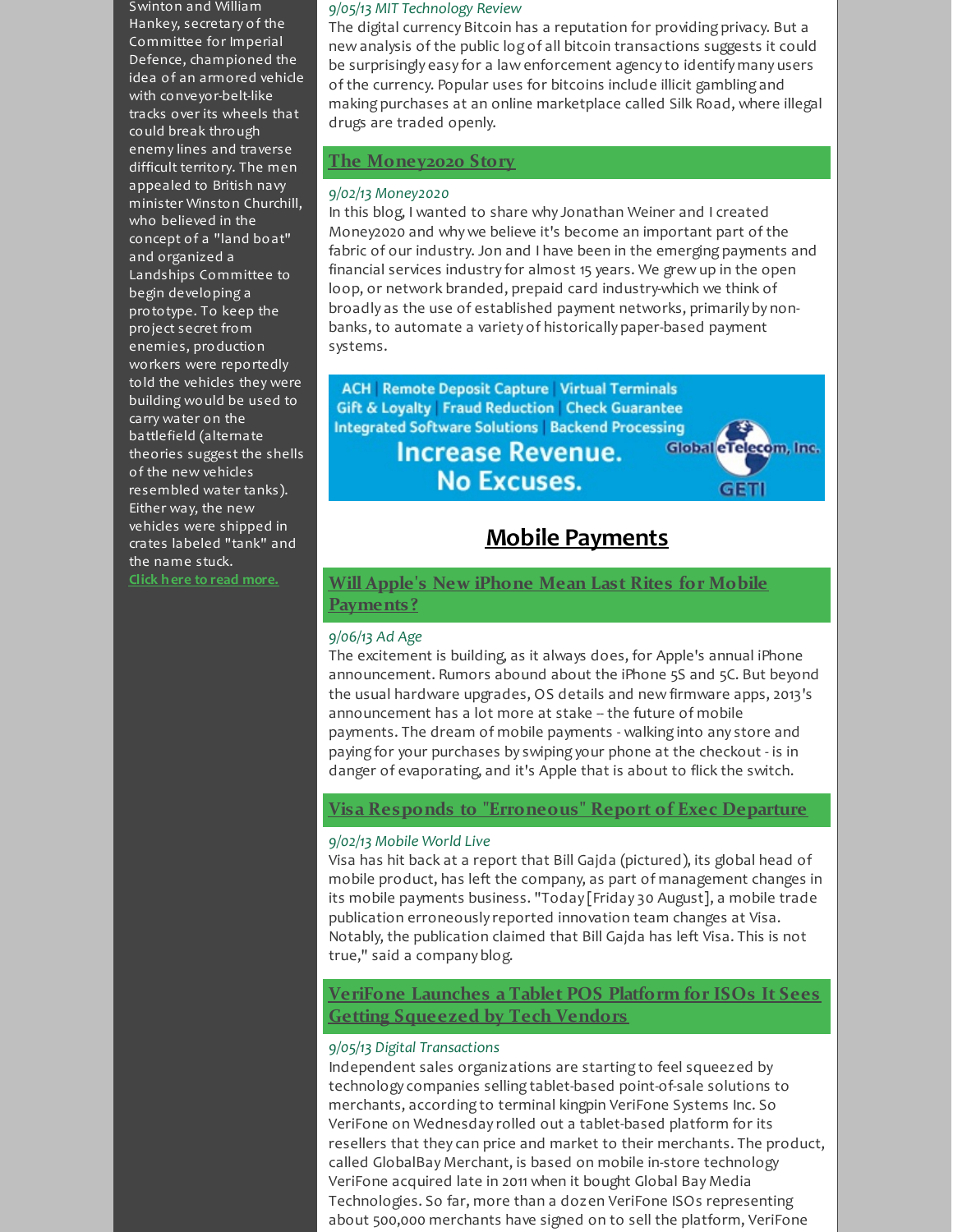says.

**[Point-Of-Sale](http://r20.rs6.net/tn.jsp?f=001GZx2QHfqjtXARBNiX_VrA5V0g0bMPiCqDQteiX9oorduQaLBk8A8P1eBpoqfS3LthbrT54Jk8Ayl2ZxrXPFWz5juRy39c410BTUtkAohP4xpMgnIAKZxj6jIQ4Uyu7rZ0ZG9q_2eXfocNUAgKUW2aMt6-xoykU9MFuX6LKg1XI6_2Mpr_7WDj07qqSt64OvBBc3zGRTM7DoVy1jHFFzk4RbKvfe9QZbN0dr-Ce31HabEfHCgP1w_BfJbvv9DoVlS-pqH4TcSli6gCIkwSydcypcJmHsxPZwlEi7VTNm_bOS6cPVPIuMMDwAiuvW9MKnwyOmEmZL-EBpIQmQa9ligbY59_k3mlmaKiF-2iATdhcqjJEbHoiQDFH037gIBiSw4Egf4yJ6Z3gRituCpmi54b130zuHzoGpqsq9FHEq_0IPPdHrDSIwiCPfVfTeO_39TcK25xSfAwTY=&c=&ch=) Leaders Integrate Isis SmartTap Capabilities Into Product Offerings**

#### *9/04/13 Retail Solutions*

Isis, the mobile commerce joint venture created by AT&T Mobility, T-Mobile USA Inc. and Verizon Wireless, recently announced that leading payment terminal manufacturers and software providers are integrating Isis SmartTap capabilities across a comprehensive range of point-of-sale (POS) offerings, from high-end integrated POS terminals to vending and other unattended solutions. As Isis prepares for national availability later this year, today's news signals support for SmartTap capabilities in a broad range of payment environments.



# <span id="page-3-0"></span>**Regulation & Security**

**Bionym Wristband [Authenticates](http://r20.rs6.net/tn.jsp?f=001GZx2QHfqjtXARBNiX_VrA5V0g0bMPiCqDQteiX9oorduQaLBk8A8P1eBpoqfS3LtxR6wMsJCpAsDaJ7tNuVJiP2r0LcJ3no0RACEoaKeakN3ucDD-m63Qrr3gTIaGuIVnXrzxMwPXFM4gHeb3dFHSDz1puSyUa_wH_fyWaH4wJe4MCFXjd61pYkjO5-ZVbgsCBs_ruv87JbxhXR2o4jodp3rh4WWmiv2NtxO8Ld8QncTbvvYuMh0udaBrge7PGeC3PzC_BxASVlOzrj49-OoT_B2n_zgmen_tse4Hk1te1GLvO3Eqfvo5Ei84mWAXBMkE9iu_YNxqoTyB3KRJX2cZCyor8VPC9AHzqqSrFI3YUL3lm0MC9Kk2zYUhql0zt7H1XttUdQMU3jFALdUHzPzlI2vhQgegoMT08yg_byXzr23hg8e_8Hpg39AGQxpLOhHXDlWc4qZPXA=&c=&ch=) Using Wearer's Heartbeat**

#### *9/03/13 American Banker*

As banks struggle to improve online and mobile authentication for their customers, a Canadian start-up called Bionym revealed Tuesday a line of devices designed to confirm people's identities with their heartbeat. The hardware, which the user wears on his wrist like a watch, should make unlocking bank accounts a simple matter. Nymi, the name of the wristband, verifies people are who they say they are by taking an electrocardiogram (ECG), which is a recording and interpretation of the bioelectrical activity of the heart.

### <span id="page-3-1"></span>**EMV: Card Fraud Is [Migrating](http://r20.rs6.net/tn.jsp?f=001GZx2QHfqjtXARBNiX_VrA5V0g0bMPiCqDQteiX9oorduQaLBk8A8P1eBpoqfS3Lt98xfJ7AqVcB_gqUCrS5QxhumNbmzL9VAa-Wy6LS9VVWjG0m3BThReqfRiHNxayoouv9Lew784PKElkGVe25_tmgBz3Sd82Mt5fRCRH7KBH_tjtPpbYu_R47OjwG6DgvnyhDsugRtc2ASuzZGFB3WPw99lpTef3XEEQL11wUjboXqcFwu2b7qaQtJSGfBaIbW2LfHTq2BZjr8V6b2LVEt8S_SHsvN6U-uSdw1MEmKyAosgW6BA2SEafSzKyB_EG-YHCuGy_TgLT5-mGuhaLfclhgp51SdWVuP3tl__hccPHNFSX1pVfUdxuIUYlqwdm3Y&c=&ch=)**

#### *9/05/13 Bank Info Security*

As most international markets complete their migrations to card technology that complies with the Europay, MasterCard, Visa standard, criminals have turned their attention toward lingering non-EMV markets, such as the U.S., says U.K.-based card fraud expert Neira Jones. "If we look at skimming, that's very prominent in the United States," says Jones, who formerly oversaw payment card security and fraud at Barclaycard, during an interview with Information Security Media Group.

# **Genesco Winning Against Visa In [Breach-Fines](http://r20.rs6.net/tn.jsp?f=001GZx2QHfqjtXARBNiX_VrA5V0g0bMPiCqDQteiX9oorduQaLBk8A8P1eBpoqfS3LtfMOmKbV9FukvG-akTNOaaRNMVmGJiPAmMfCQnIyBKbM9i-bBIAG_a5tu0fe8IHlghBopEVG2QCdVdVjfBNl2mSqjTmEczQ7hyFjeFFlmnOYzyu5ZCBhePPNxguQtCpfMFVt8i3ExYzNH0VGX9xRxqqsAVs_joDlNS7kL9LebBHFiRLQn0_GtiGbT-lSQkbI2BdC4oMa_H690xDOlfoxR4Nw6y1PxZhDzYhv778ysyC3wtOrnu5ZKLQ9TEDKLFP7_LYjDds5UZXOmFjEJXUk9qLTdbonTSw1sM_lVpF1JJnk595x1VbAJSuDoCfsN1smckITJEY2mbr00LdsC5uoc80jPi-EV3N-NgUd2qMl_x_omrR_db75C6SBA_6OXC0WnCxKYpP22kN6vqLRSGHccZw==&c=&ch=) Case? Its New Motion May Tell The Tale**

#### *9/04/13 StorefrontBacktalk*

Genesco, which has been waging what at first appeared to be a quixotic battle against Visa's PCI fines for a 2010 breach, is doing surprisingly well. First a U.S. District Court in Tennessee rejected Visa's arguments that Genesco shouldn't be allowed to sue Visa over the \$13 million in fines that Visa assessed after the breach. Now Genesco has filed its own motion for summary judgment, asking the court to declare that Visa couldn't fine Wells Fargo and Fifth Third \$5K each for the breach because, under CA law, that's only allowed if it's in proportion to the amount of the breach.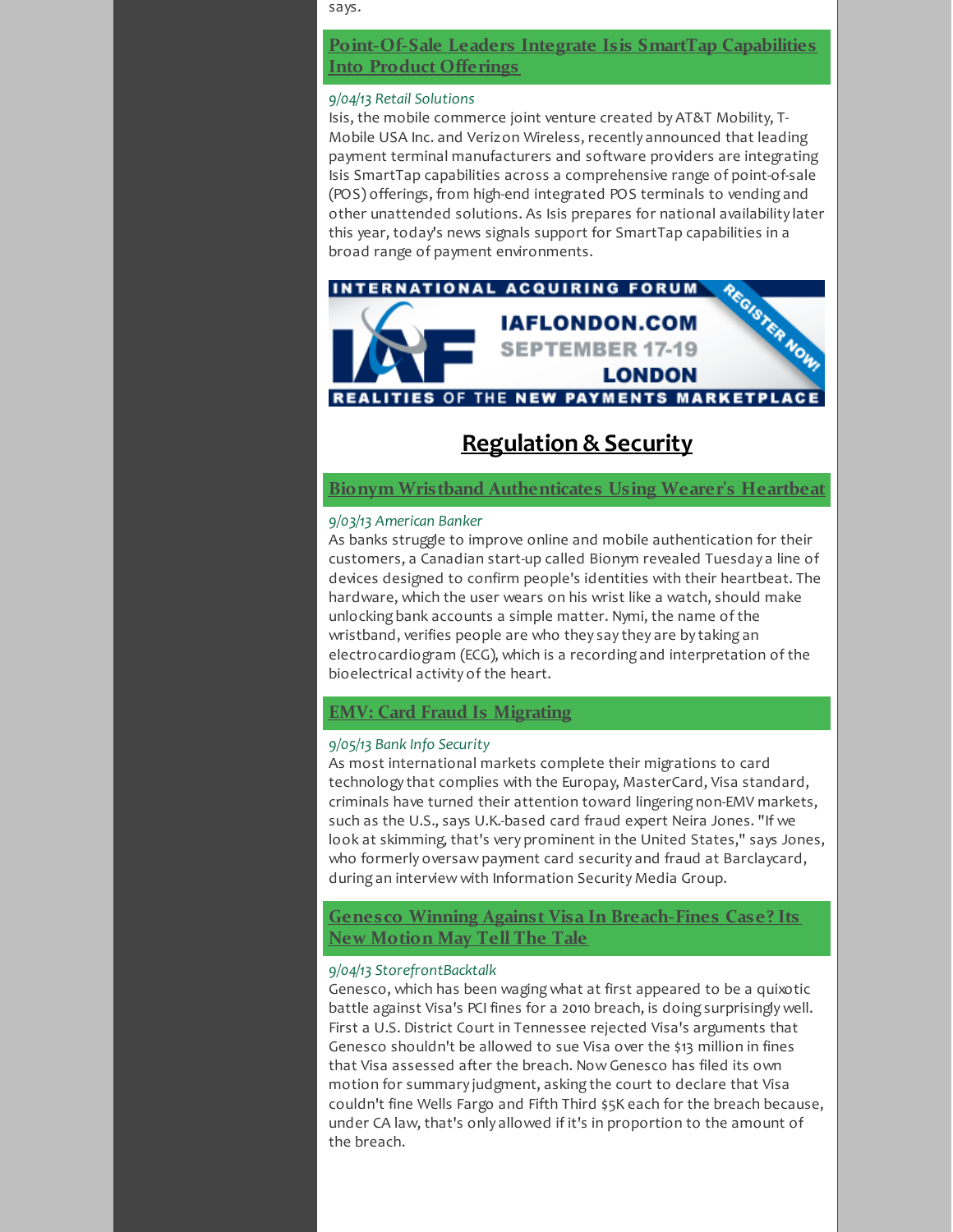

# **REGISTER NOW AND GET A 20% DISCOUNT!**

# <span id="page-4-0"></span>**Economy**

# <span id="page-4-2"></span>**Weak Jobs Report Adds to [Uncertainty](http://r20.rs6.net/tn.jsp?f=001GZx2QHfqjtXARBNiX_VrA5V0g0bMPiCqDQteiX9oorduQaLBk8A8P1eBpoqfS3LtOqhhDoF52jbUEX3qvoMHT4lJ1Ft5L1M-AEdkjGYeGEbuefesfCaoGnPI-Dt8pQHB07jiNxv5Q0j2JiBbxdwJLayIFTte_nHsKmAxxOnrKXJYoH091oAAbw8fOo0-RAyTf7V0uKZ8oYP9w1wCjaL8X6bRs4YRO0ErMXPjFFezRJFFmVHDhUfcc9mf3lHblmwkgWdBhLgX7epEuOxvQNjndjDrlsw_fGsCgVvSk6MxRPPalXaExbXYrQNmOdsLwCbUc5H5Eat9RuA6fNQX2hDEmMzyQeFalU1_pHJom83cakgw_rQXcVVpI6Cp-pw3aShpk3PMUBkdb6IXJ6qJ7vR1EVtCN7g_cBF1cvaP6jGrr20He1HWUr_rPPmle-yTYsKqClVZTxE_pcX2FTxP-ql1NxixQSYW-kbPwmMWkUwgI0M=&c=&ch=) on Fed's Next Move**

#### *9/06/13 The New York Times*

The nation's employers added 169,000 jobs in August, slightly below what economists were expecting. The unemployment rate ticked down to 7.3 percent from 7.4 percent, but it fell largely because people dropped out of the labor force and so were no longer counted as unemployed. In fact, the share of working-age Americans who were either working or looking for work was at its lowest level since 1978, a time when women were less likely to be participating in the labor force.

# **August 2013 Discover® U.S. Spending [MonitorSM](http://r20.rs6.net/tn.jsp?f=001GZx2QHfqjtXARBNiX_VrA5V0g0bMPiCqDQteiX9oorduQaLBk8A8P1eBpoqfS3Lti8-NSGGv80W1x5OflenMC23ocHAkk8gDAtltCUuBBgk06upU0V4H89Xi3FvCpCyd15WBlrS-noJKG04AnXtyAFLKTI_ZR2etMU2EPJmLvYVSor7X5cil68g8kreCvy482YmX_VC1U7wQ7L-Dx0JfCiCK44Kg4ilrC67FPuPcIKQaLNtnHiC20CBr0zbbw1XpKoxC08KMwchuukQqsPJCvpw22PCKe47TkRF15nr7sTVBvs4g60XwQ_kdYjVyq6MdI-ugrckQhhppvBXGS1EQ12Ie3MXv955Wyq5JrwR9fadjS5W2DXIhhx25tGE7ytk3DKj52MWUxx-wYx0AS4OKe9D0HsQYjExnKeeOosmmQtgxzxDSEuKnbp_A7urbWEw1bg2gzKvm0T491pzMUKHIZA==&c=&ch=) Results**

#### *9/04/13 Discover*

The Discover U.S. Spending Monitor fell 1.4 points in August to 91.0, in response to a continued decline in economic confidence from consumers. This month marked the first time in a year that more than half of respondents, predominantly in the middle and upper economic brackets, ranked the economy as getting worse. The Monitor is a 6-yearold daily poll tracking economic confidence and spending intentions of nearly 8,200 consumers throughout the month.

# **The Small Business [Authority](http://r20.rs6.net/tn.jsp?f=001GZx2QHfqjtXARBNiX_VrA5V0g0bMPiCqDQteiX9oorduQaLBk8A8P1eBpoqfS3Lt6KWFXgOjPy5zuHXluQZ9CGp6dFovCXD4RGm_3serRxen4CA3agXI-liVNCMeBKMQXmCEtzQnI9EQhm8oLUZ3NhJ0DcJ3Bq4hahKdwhNL0vLfws_yHFdHU7T-OOfHCURjXdNS4e6XnhuM4FBPaR0brBFZ9xs4qMXz2XpGJRS7jg840-0Lnvy6rnIv9o7CAV64n2AaL0oZSSVkvfkNNMiUy9Xeivj2n0XN_UQBKt7y8GdGvOB8Idrh87yZmIdG_kpTOYE-i71qm3OdjkvHfOB1qUvMd8asaqaslHynoC3_0sODUdwV8SOIoVce4PZCkXQL4HOPlDNySrWYONsK3j5udA==&c=&ch=) Releases The July 2013 SB Authority Index**

# *9/03/13 Newtek*

Newtek Business Services, Inc., The Small Business Authority®, announced the release of the SB Authority Indexof small business indicators for July 2013 reaching 120.28 points. The Russell Microcap Index, retail sales and new business formations led the increase. The SB Authority Indexis up .75% from June 2013. As a year-over-year comparison, the SB Authority Indexis up from 112.82 points, a 6.62% increase.

Royal Group Services, Ltd.

Unique Insurance Solutions for the Payment Card Industry

# <span id="page-4-3"></span><span id="page-4-1"></span>**Payments Press**

**TransFirst [Proprietary](http://r20.rs6.net/tn.jsp?f=001GZx2QHfqjtXARBNiX_VrA5V0g0bMPiCqDQteiX9oorduQaLBk8A8P1eBpoqfS3LtM5b67eH4SDvHGb8NrTTt_GPeJNZ9vX7WkuHkNbSaQ7FZIr5lBScNcxMynebDCQPmnxMUoki4g9RAYxP3TF7hNWpkcEIAE67bHjMQCM-30LdXXsPAaF8wb7sP8GV0P9zErPPlL6hysB82UzP0HQPspir1OluyxavqdzBgs0aVeRoVOz9fU0vs2ISyC54U8LjyTZmju0lgVrjejlniiMpP5w-k2Xyw8GOogAyxoC_j-679L_Xi4vXMJJBvpkmoT4hr6xbODX0_8MTpsl2L2aCAB_YXRs3ZTMDPSdDzgX8m3CxwRcIiTcqnDSipqMO1WSOMruoMo-aiIwxCjPBeY9wz7g==&c=&ch=) Back-End Utilizes Planet Group's Acquire360 as Foundation**

# *9/05/13 TransFirst*

TransFirst®, a leading provider of transaction processing services and payment enabling technologies, today announced it has fully implemented a new proprietary back-end system called TransClear™. The company formed a strategic business alliance with Planet Group, Inc. in November of 2011 to license Acquire360, Planet Group's best-in-class merchant billing, settlement and chargeback system, with the goal of efficiently and effectively gaining control of back-end processing in-house.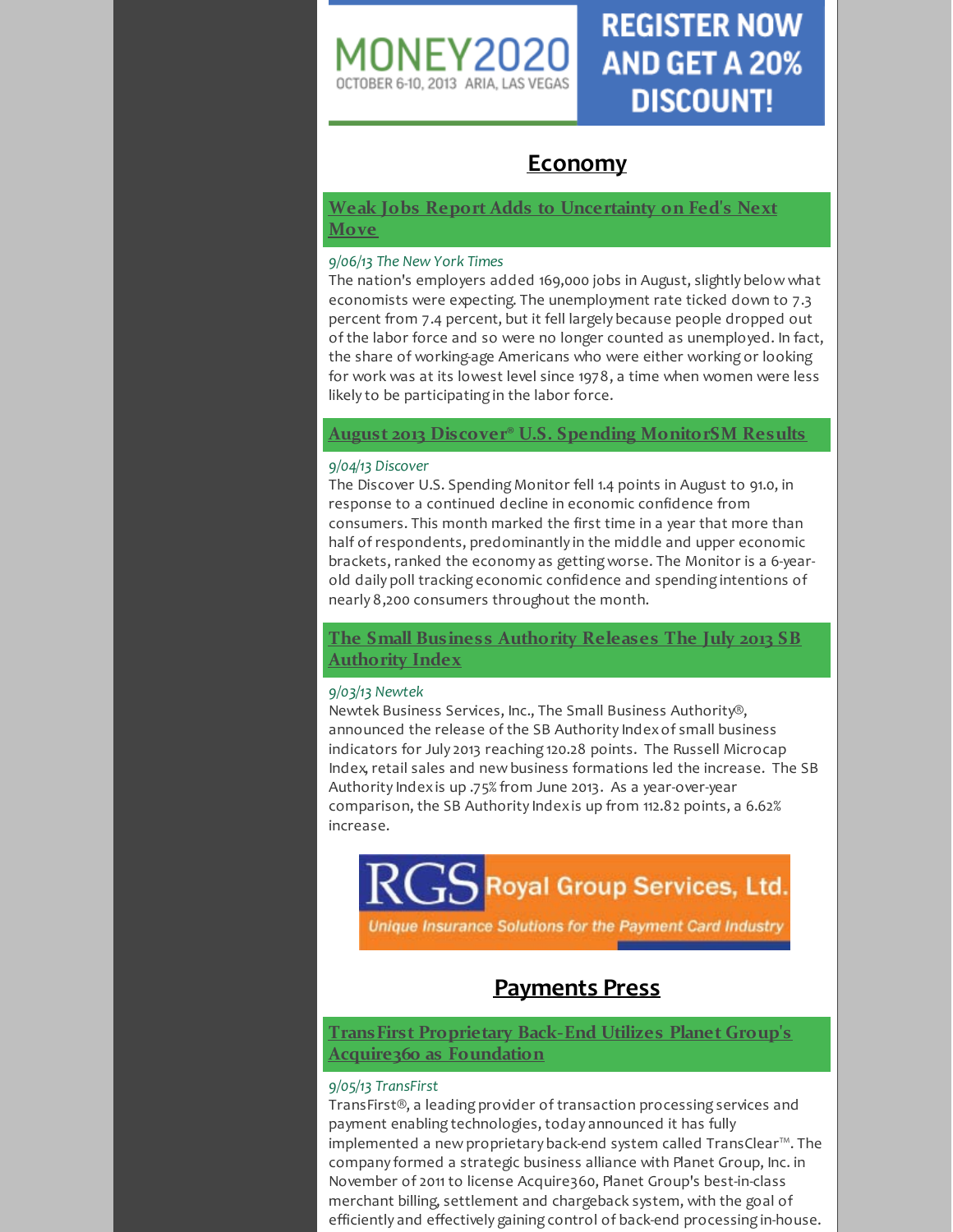# <span id="page-5-0"></span>**EMVCo [Membership](http://r20.rs6.net/tn.jsp?f=001GZx2QHfqjtXARBNiX_VrA5V0g0bMPiCqDQteiX9oorduQaLBk8A8P1eBpoqfS3LtJohnP5xKQtDiMPM2bOFCGs0lOP7Z_N1jOylNU38K6aQOTb0iqxwVUuQ668hrd8ijC9XI3YIe0dxVMKbvYtRFp8bt1coSr3-7w_5kEIaAdwn6fv3OAvNiJsBPJCJP2n0sIqsYhiFY97CpVWRm8usMhTig91EdIIV8vjQwO_wCJuiA3odBmsi3EhxuWRiK2b0nz-371pK-jE_4jl1ng-u45-hZUMnKPWbr0wwauXeD1wDjCJetNS-Kma2u-KfD3zMga1tMSymCyKMhxE5sG6ue0e2fWeHkeOTEMm-TB8_zLLO27fKWYHH9tLCo3YD8XxxtAln3GYYGogKJ4C7bN5hB6266ni1ptlmCMM0HVJd8ZNo=&c=&ch=) Grows with Discover**

#### *9/03/13 BusinessWire*

Discover Financial Services has become the latest payment network to join the growing membership of EMVCo, the EMV® standards body. Discover will work alongside EMVCo's existing members to manage and evolve the contact and contactless EMV industry specifications to facilitate worldwide interoperability and acceptance of secure chip payment instruments.

# **Visa Europe, IBM and Monitise Plan European Mobile [Revolution](http://r20.rs6.net/tn.jsp?f=001GZx2QHfqjtXARBNiX_VrA5V0g0bMPiCqDQteiX9oorduQaLBk8A8P1eBpoqfS3LtXkc2LOP9O0VEGnKVYkT3fV-BlRmvkn6cKjNVgA1gm9e6eyQJ2IKsQTS0f08zHEfL1U83-hNLHrePWZm-ghKB7XljZVu1rsgFShNeuN8iUYkviy9drU0mxFgB2KQtlN_aTV7x-vLSwpTmKYtqXVhtz_FhlDtqwNXE8szr-it34zsKGWF23kfMSAFCL5M6Kp-HmZkmGyUEhUgVAACzjqRbkPFLxUHBC27LYkUbW-uoA5XbTNYypHkCql6rN4L_6FNtcFSyRkd4lheXKpBwDP8WI5zJrLd29HY1f-updYyLOPul-A8hLbVVKKTCHgUmObW30nO7mAx7m42lsG-JV8LEb8zej07lvH28RK9Fw6ofLis=&c=&ch=)**

#### *9/04/13 Banking Technology*

Visa Europe and its majority-owned mobile money specialist Monitise have signed a deal with IBM in a major mobile banking and mobile payment collaboration targeting Europe's banks. The plan is to concentrate the abilities of all three companies, making it easier for banks to help consumers on the high street to shop, bank and transfer funds using their mobile phones.

# **TSYS Signs [Long-Term](http://r20.rs6.net/tn.jsp?f=001GZx2QHfqjtXARBNiX_VrA5V0g0bMPiCqDQteiX9oorduQaLBk8A8P1eBpoqfS3LtkZCE7xHTx_JwBeADukchP8MxzMSf8KjJR-TWbL0LGy1hFA6wnlnahftaFRlA7tm7DPOsfz9UBdsCPZnjNT79yufuJda2j-aZe66UKHfiX6mXAWjmgp4YB_YnxGxThkelYOIc7Wrj2cnb6CYiDQmLIyplza4EcTPU-lFHLiFWGSUBpg0B9Q9mtVLIuHAwWCdh6_PdMiQODgF3ghi0qZHdQhkOkAFaT0IRes3pisPigFWQxLcsusw9ez_FnJ6hbmeuwtkCe6CMWvuAsdyP5oVJlcDbUemGH5kcFnL3I82jmmslc3NLVo4kgQ==&c=&ch=) Acquiring Agreement With Anovia Payments, LLC**

#### *9/04/13 TSYS*

TSYS announced the signing of a long-term agreement with Anovia Payments, LLC, to provide full-service payment processing solutions and tools to support Anovia Payments and their customers. Based in Irving, Texas, Anovia Payments simplifies payment acceptance for merchants and partners by offering transparent pricing, cutting-edge products and technology with streamlined support - all managed by a dedicated team of payment industry experts.

#### **Elavon Hires New Chief [Information](http://r20.rs6.net/tn.jsp?f=001GZx2QHfqjtXARBNiX_VrA5V0g0bMPiCqDQteiX9oorduQaLBk8A8P1eBpoqfS3LtAs-qkQ27c6OUFClgfqdqmOqvF8zvEi5kV-L3lO0pIQzSHnTeel25Oe_EyI7G40cvNgVEpGwJnh_NGHLN_8IsB1gQK_izL4IxPAezkQF1lSLARYi4AaLO-S-XWFeuHcw9GZLsBb7dlCZYSka-in9uYuHDIlyJE5EQADUFFfTNDhaw7Q9h7GO690DNeq5GykuFZsysF8f-LYg3PymyunH2vKa550KO8kQnPsu2AJHTPB5d4hka4XzwUUq6t0pExoMGqaupNkMpKziXHW7OlZCH3Vd--JV1GH9LZKPb6I7Jbm3uFYRUPjk0kP14P2hXJw8zb84gLnJSllAFsVrVMWRjQOsm4tRkC2_E&c=&ch=) Officer**

#### *9/03/13 Elavon*

Elavon, a wholly owned subsidiary of U.S. Bancorp and a leading global payments provider, today announced that Thomas Phillips, formerly of Citigroup-Singapore, has joined the company as chief information officer. He will report to Simon Haslam, Elavon's President and CEO. Based in Atlanta, Phillips will maintain global responsibility for all aspects of Global Systems and Technology at Elavon.

# **Braintree Brings [Sophisticated](http://r20.rs6.net/tn.jsp?f=001GZx2QHfqjtXARBNiX_VrA5V0g0bMPiCqDQteiX9oorduQaLBk8A8P1eBpoqfS3LtNyqSYzbqVIor2MY7FwlafeGwJQgrROgBDF4aYIn8uN1DzoaDROQ_TYb9C5Bvbe7CnmUgOUxUItEEIwvb-pamZJ6VM4UN2nJJ3YjiuC0JaP87uBOdfq1YypW3cJwxgES34_8p2IZsMkTId9k_J5Oq69Qgv8rRqHGBqKeUZSQyB2XGeXj8l1_TMfYJ1EJfvpKuQHY0mhBAc8061bNFkVbfqjC_i2UfKAwLuMgS7DPxTUSBfm92sVBY-Mmkp8_Dk9HM048liHS90JgjilLDyHYqcY52cTwWvHzVTth-1dVhjzLDVcABydUb1QXcP31Fgw69DROYV6CRMpfbSj79wf3SRA==&c=&ch=) Fraud Protection to Merchants of All Sizes for Free**

#### *9/05/13 Braintree*

Braintree, the global payment platform behind the best next-generation online and mobile purchasing experiences - including Airbnb, Angry Birds, Fab, Hotel Tonight, TaskRabbit and Uber - today announced it has enhanced its payment platform with additional fraud protection for its merchants that leverages the purchasing behavior across a large network of online and mobile companies.

# **W.net Names Keynote Speakers for 2013 Career & [Leadership](http://r20.rs6.net/tn.jsp?f=001GZx2QHfqjtXARBNiX_VrA5V0g0bMPiCqDQteiX9oorduQaLBk8A8P1eBpoqfS3Lth4t7jeAItmPJpYKznLvosGbvpPX6xYCLUW3bxMumgO1BxDOqvfPGW7WSe3vQmJ6nv4foKuWojbuE6M6BRe_c7eh71Ugc-s2KXvIHdkI6oneATT1tW2leHfStatCmR4_FPtwKCdrrzneIuinrIRMpNSRMgzXmlLswb-sQ08C_t7AZ8O8LseTzlaiVkL-GugDvCovMt2v463meXxnzXbEyrKySN3a4EFpzofXdAELiucL3NgKuLYUJY2lDG9B3KwMP-EH5Kv--fm0vo-p3SuNuS5Ln85X2R-BRahv79xPXBQkGeHESy2PzWmMVcMSevrOHyco_L9VkbMs=&c=&ch=) Summmit**

#### *9/04/13 The Green Sheet*

The Women's Network in Electronic Transactions (W.net) is pleased to announce that two esteemed payments professionals will keynote at the W.net 2013 Career & Leadership Summit - "Lean In! Step Up! Reach Back!" Gail Galuppo, Chief OperatingOfficer, Bankers Lab, and Zulna L. Heriscar, Microsoft Regional Sales Leader, Technology Expert, Strategist, and Public Speaker, will both lead keynote sessions at the premiere business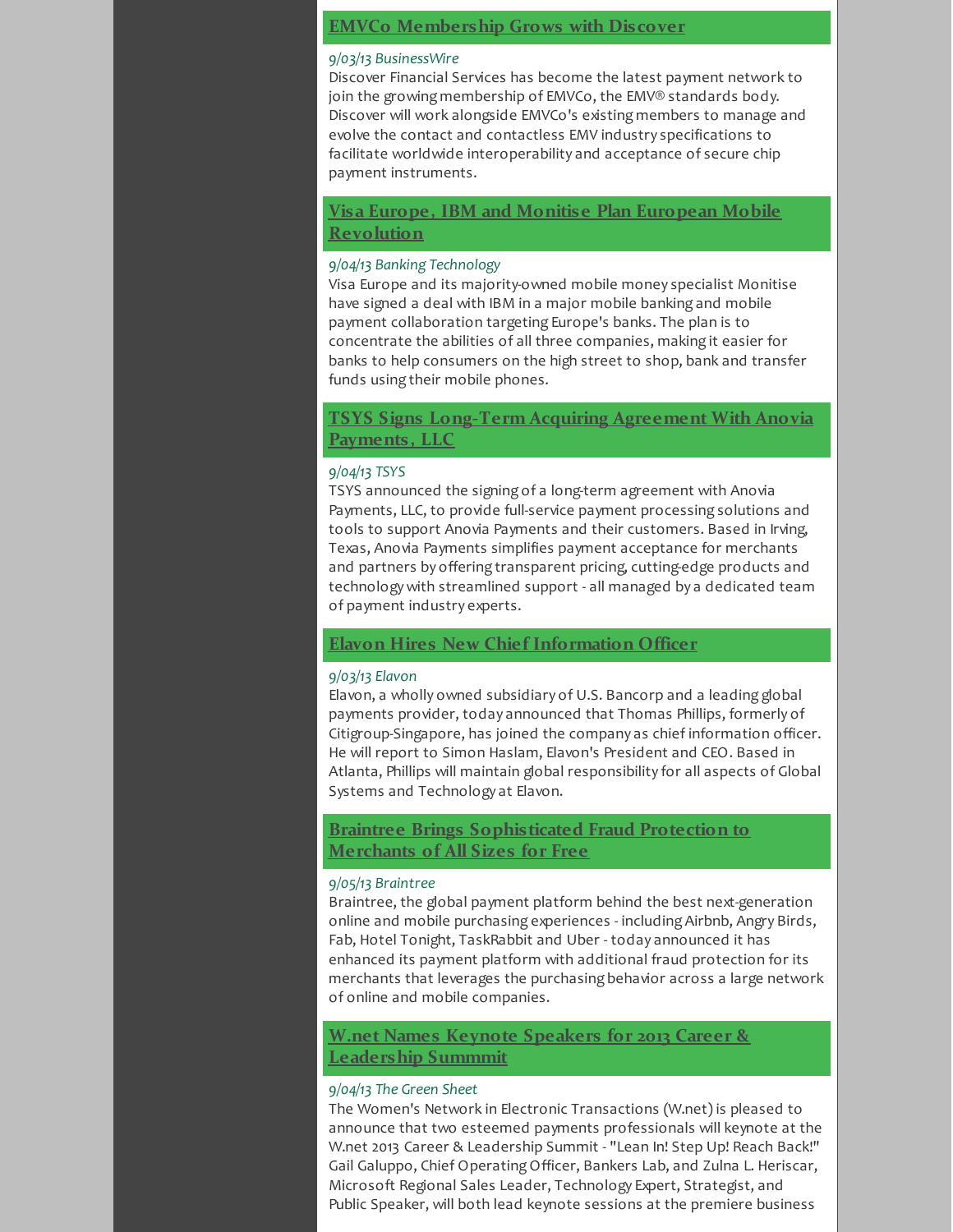conference dedicated solely to women professionals in the electronic payments industry.

# **Square Market Item [Embedding](http://r20.rs6.net/tn.jsp?f=001GZx2QHfqjtXARBNiX_VrA5V0g0bMPiCqDQteiX9oorduQaLBk8A8P1eBpoqfS3LtWp6_4ZG5uqSEvXYSNT2Kt02EqujMbOY3hUrQxvGUTSG8D04T4rPUxetquIBGo8X0m_oMzsYqjM3P-z1hXIKRTNjQp6j0lbH75UCEUxnGhYyJrKQkRuul0arjaAAWyitsaOEKoLC0DIebtYUV_AajhjiwNHELWjV9pjWH6J-dpMojFvV3MGkVRrt02GNjj6JLHq2phSlF3Pbk2N_8JyDP5kSBozvQWhav6lT-xDjywykLQ9d0RawQE7VDLfChAAZt3rKdx7mmtCKDHlgiKDpSz3GQPEtDJx7pNeL4yiE5zYPFtgTd-O_dLYKOdElZw4sltQtElgVT_C4=&c=&ch=)**

#### *9/05/13 Square*

Two months ago we launched Square Market, the online storefront for neighborhood businesses everywhere. Since launch, our item pages have allowed merchants and visitors alike to share their favorite items with their friends and followers on Twitter, Facebook and Pinterest. This feature allows merchants to reach more customers and helps buyers to find interesting items faster, wherever they are browsing.

**FrontStream Payments Announces Executive [Appointments](http://r20.rs6.net/tn.jsp?f=001GZx2QHfqjtXARBNiX_VrA5V0g0bMPiCqDQteiX9oorduQaLBk8A8P1eBpoqfS3LtmD_0MaWrsXbIaqB_BSb_zQuJmY6DKrw_r0u3zqqgAN_efKckmQrUsOcND-DemaxPSKjPq67qlfXjHYUPP1loT17gL_nkpcI8FNo6YQXwKJBCmnIiBB01XWTCQxb60hLB-Ab7eKv10-e4GIHwAVSo5wE9etjV99s5J7e5NOz563mOg8RDaPE09dJUsyUCFvSMqlMzKodeqVDdVqkJzq94FLNYvTPlq1wQCXRCpGTi4lSfNBoHU9P4nnOhc5p_mK4tAA0ykuH3mTeriHQHiPh4oSbDfzTOjSfCSVft5a-TPlHSyHofyduDv4mQFWHZ3dg9xCgHCfm8XA1-tp6vChcgUhUn1cybwPRc2oU_TTQYe9_cIuJ5wbMezqghJELmSTwzAaILIkYrCIdm1UEJ6iuvFn1gsPetOHB4Nugk-I78KLtAwZAV5OSbz8Lub4gnRSTxq-pva3A16HyLy5YqXfDjcfo6cfhqYeIrbG0bWVASyxXbRr-iFQAMHQ==&c=&ch=) and Formation of New Nonprofit Division**

#### *9/04/13 FrontStream*

Immediately following the news of FrontStream Payments' acquisition of Artez Interactive and GiftWorks, Nina Vellayan, President and Chief Executive Officer of FrontStream, has announced two key executive appointments. Along with these appointments comes the unveiling of FrontStream's Nonprofit Division, a strategic business unit that serves a client base of over 16,000 nonprofit organizations.

# **EVO Payments [International](http://r20.rs6.net/tn.jsp?f=001GZx2QHfqjtXARBNiX_VrA5V0g0bMPiCqDQteiX9oorduQaLBk8A8P1eBpoqfS3LtzqLpiWhQn_UlWNDFgOro3bhmYD8ZO7RPPQ3YWfLak5GO9KNU5f6FKQyb1300JmnzfumgwBCToTGIpZ-zYeqeqIqP2Z2NbLJ6Qur1QbrApBlzgpiEUrI_rhDMbNEIIvIN7ERqy8K2uPUSTEUN8-mkpxaocGoRaDgCoJU2_krgH9b9tD34sspqwPU8pOD3cU1M1weoCxGACPOMl3QA88R0srt5k23SofrZ9ZWqlTHcKLLJ2NdAnPNhlVgCYMHxirf5NnKxQY1ao34sB34_LM2pXMF66ky6AqPgWszyoe26F06f5hsOTIU9uXxOkMKulqdpeJVgVysHgijD7YCsX8M8jrdNkvvaxWv36NQUoE605ltHcWi_Nuv1oniDduh-yjQcWv06LdXd0FwWC4pcAjtlFlzKPanTq2tsr7WrAsZ5PDM=&c=&ch=) Acquires Integrated Payments Software License from IP Commerce**

#### *9/03/13 PR Newswire*

EVO Payments International, LLC ("EVO"), a leading payments service provider, announced today that it has acquired a perpetual software license from IP Commerce, Inc. of Denver, Colorado. The software license allows EVO to expand its ability through its proprietary processing platforms to support the software community, including point-of-sale, mobile, and e-commerce developers, with the tools necessary to develop a broader suite of multi-channel, multi-service solutions needed to serve EVO's worldwide base of merchant customers.

# **Cynergy Data [Chooses](http://r20.rs6.net/tn.jsp?f=001GZx2QHfqjtXARBNiX_VrA5V0g0bMPiCqDQteiX9oorduQaLBk8A8P1eBpoqfS3LtPWh1PYt6PckvDIxp6C3I4D2pRjGx__1jE-QiVjx34x-im1yXhUgW_FQG9AofPa2o3woZ12U-2CWtbqGe8C72KQWuLx7zlAYKlxNeXvC5RqCS8TqJqLGaU8p3dZZeMH9oO1yDKX8T37UZdMGkR3FPEWj9spwX4hgLq67VNC_qi6KxyvpbMoy6v43VMYJXECBIMdbO3l29bwZvrgSPEZgXoaXi5nPTjjm6Gt4_RaT1iwSZJNrqzYp1YM-IzlWEP7dT8BoF-QQVEdIjIXJAlnUVQ4_3OYz9ESK9tdWoEKW2zZLq62SBi0r-7r8v-so7__fftQyoNrzeuzAxycOiw4mUbQDTNaCZt4hiF9JHf4Miekhl4ASUASyXIA==&c=&ch=) ROAM to Power Its Custom-Branded Mobile POS Solution**

#### *9/03/13 Roam*

ROAM, an Ingenico company and the leading mobile commerce platform provider, today announced that Cynergy Data, a leading payment services provider, has chosen ROAM's white-label solution to power its new Vwalaa! Mobile Pay offering. Now, merchants, Independent Sales Organizations (ISOs) and Financial Institutions (FIs) can take advantage of the massive mobile payment revolution with an all-in-one mobile point of sale (mPOS) solution from Cynergy Data.

# **Check Secures \$24M [Financing](http://r20.rs6.net/tn.jsp?f=001GZx2QHfqjtXARBNiX_VrA5V0g0bMPiCqDQteiX9oorduQaLBk8A8P1eBpoqfS3LtR2NGdvZiuAayT7yQ9a_CK50EDwN9qfaspx9dPUcFziVXK7KQ0vx3hkR-FnQjHEV0P0FotsOh9bp5AkfZ_ic3I8Vpv14BKcfmPUDK7n5X5ScRyhVHgrgR7qr5fSrl4V54K1KuFlnc2M_YDAheETWh7t2zuRdEUh8nq7b_Vc65RlABW41fY09Bs03rgAhDNIr-9HCvg_kzAl_zRruJE1EQMcs9lbbyjfo66-t-pSNfLJCyLb3PxXpR962dm0eLV7HXH3cANj7Gu1B1soGwTL3w300t5b7_NY2E&c=&ch=) Round Led by Menlo Ventures**

#### *9/04/13 Check*

Check (formerly Pageonce), the award-winning mobile app revolutionizing the way consumers track and pay bills, today announced a \$24 million Series C investment led by new investor Menlo Ventures. Existing investors Morgenthaler Ventures and Pitango Venture Capital also participated. Menlo Ventures' Doug Carlisle will join Check's board and Avery More, founder and former CEO of CompuCom, joins as an independent board member.

**CEDIA Selects Intrix [Technology](http://r20.rs6.net/tn.jsp?f=001GZx2QHfqjtXARBNiX_VrA5V0g0bMPiCqDQteiX9oorduQaLBk8A8P1eBpoqfS3Lt9GvRKj6bw5pz0-SgQqfEgF0MCPT2-YePKxwz8foWeNb5uxOPrL65Hut0ONBrC6pdJ0pT-JW3iJVeZLwL422HHtIbF39i9vmDEFhX1KKkTIFd2-U_T34wOHbUuux84pZmrYuDOW150FYsQAnKT3Q7jQXmnCeF85LUXGaXLalw7_lWFIECcNIXy9mjn_dKllroCcjp0RHz1ouoTyVd7rwkOV0k0BW6BGzyw35nDffMq-JTUXrfqsYcdos63xbKDSRK427AdisWUoL429bD1S4t6A_-pMbg8Op_1yAIe-gucttYd0reTHyrUG9oEvbutJeZUkLPiEEHGsIfDAP0j80AbLLu7vnvCgWlBRm0gyjdaCI=&c=&ch=) as Authorized Provider for Card Processing**

*9/05/13 Intrix*